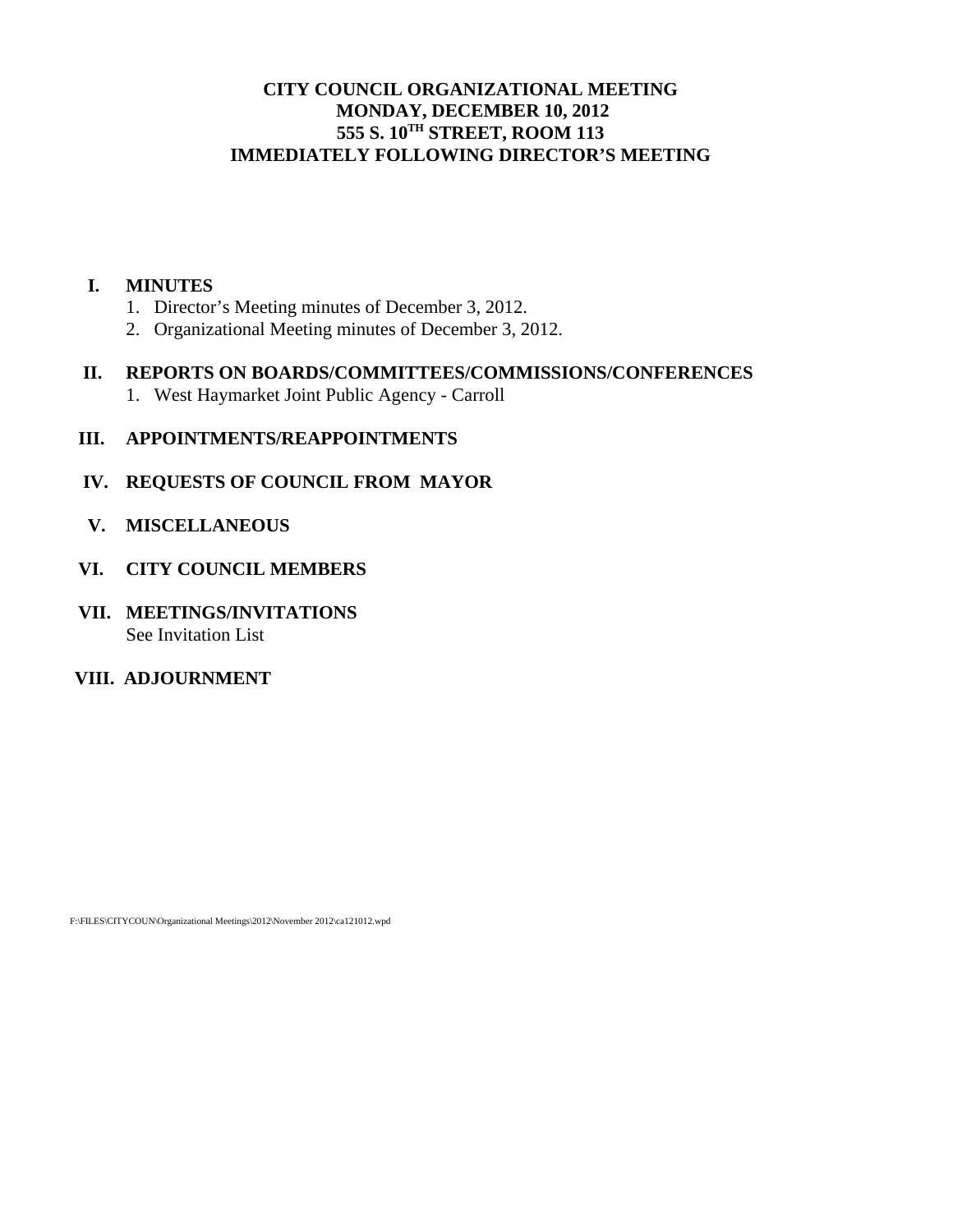# **MINUTES CITY COUNCIL ORGANIZATIONAL MEETING MONDAY, DECEMBER 10, 2012**

- **Present:** Carl Eskridge, Chair; Jon Camp, Vice Chair; DiAnna Schimek; Doug Emery; Gene Carroll; and Jonathan Cook
- **Others:** Rick Hoppe, Chief of Staff; Trish Owen, Deputy Chief of Staff; and Denise Pearce, Senior Policy Counsel

Chair Eskridge opened the meeting at 2:20 p.m. and announced the location of the Open Meetings Act.

### **I. MINUTES**

- 1. Director's Meeting minutes of December 3, 2012.
- 2. Organizational Meeting minutes of December 3, 2012.

# **II. REPORTS ON BOARDS/COMMITTEES/COMMISSIONS/CONFERENCES**

# **1. West Haymarket Joint Public Agency - Carroll**

Carroll stated they approved the "Box of Chocolates" art, inside the arena front door, submitted by Mr. Lipski. Cook said the arena is not like a box of chocolates, we know what we're getting. Carroll added we don't know what kind of icons he's going to put in the Box of Chocolates. Also, approved the contract with ING, the same company who does business, sponsorship wise, with the University of Nebraska. Expect the same kind of sponsors we see at the University of Nebraska to be at the Pinnacle Bank Arena. Approved the bridge contract, which was under budget, and started the process.

Schimek pointed out the week long story in the Journal Star, on line is even more, about the Pinnacle Bank Arena. Very good article. If there's anything anyone wants, or needs, to know about the arena it's there.

Eskridge inquired to the last beam raising event. Carroll responded the beam will be raised on Wednesday at 10:00 a.m. Come at 9:30 a.m. if you want to sign the beam before it is raised.

# **III. APPOINTMENTS/REAPPOINTMENTS**

Pearce passed out a Boards and Commissions update.